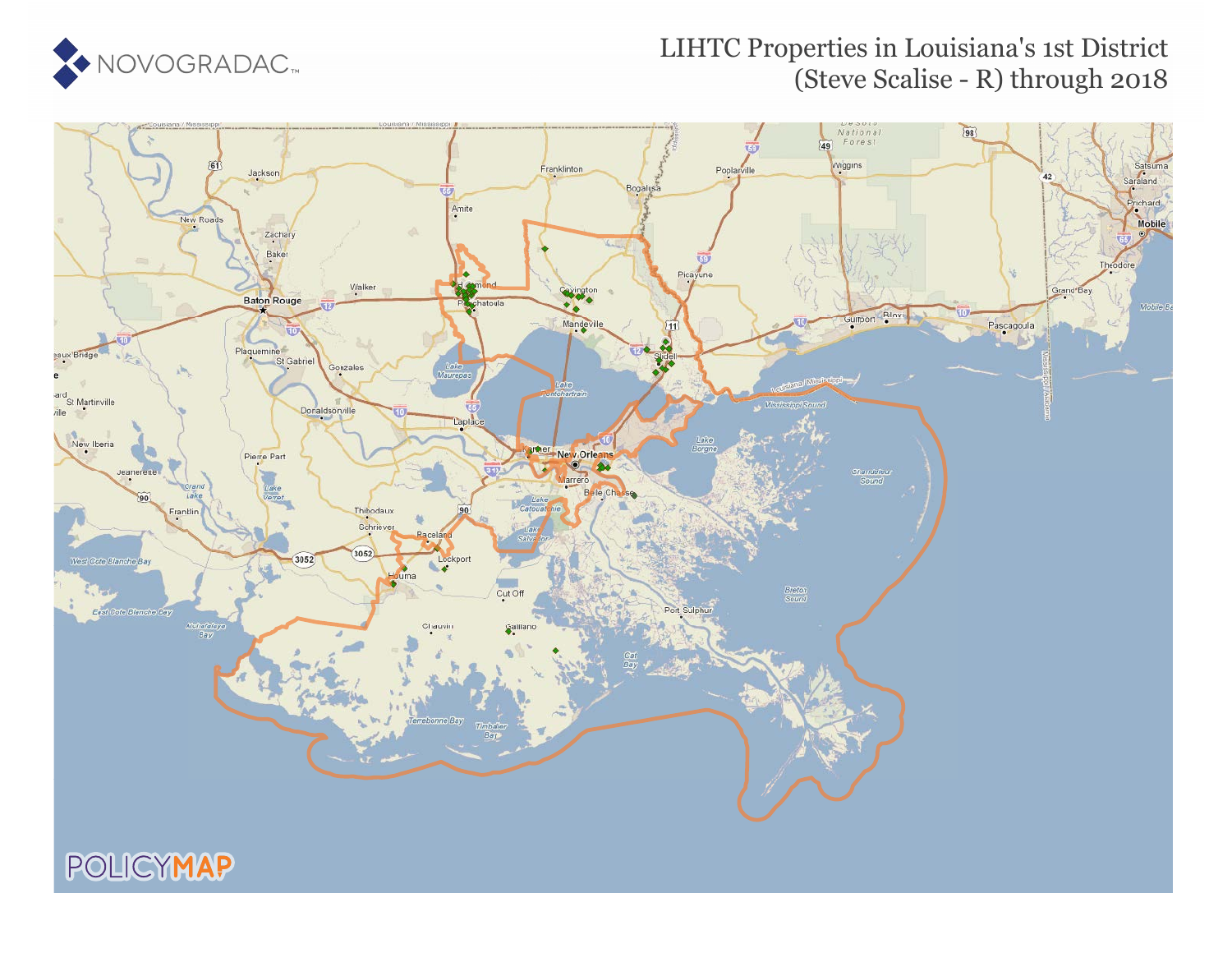| Project Name                                     | <b>Address</b>                                      | <b>City</b>       | <b>State</b> | <b>Zip Code</b> | Nonprofit<br><b>Sponsor</b> | <b>Allocation</b><br>Year | <b>Annual</b><br><b>Allocated</b><br><b>Amount</b> | <b>Year Placed</b><br>in Service | <b>Construction Type</b>  | <b>Total</b><br><b>Units</b> | Low<br><b>Income</b><br><b>Units</b> | <b>Rent or</b><br><b>Income</b><br><b>Ceiling</b> | <b>Credit</b><br>Percentage                 | Tax-<br><b>Exempt</b><br><b>Bond</b> | <b>HUD Multi-</b><br>Family<br><b>Financing/Rental</b><br><b>Assistance</b> |
|--------------------------------------------------|-----------------------------------------------------|-------------------|--------------|-----------------|-----------------------------|---------------------------|----------------------------------------------------|----------------------------------|---------------------------|------------------------------|--------------------------------------|---------------------------------------------------|---------------------------------------------|--------------------------------------|-----------------------------------------------------------------------------|
| TERRACE OF<br><b>HAMMOND PHASE II</b>            | 1203 MARTIN<br>LUTHER KING HAMMOND<br><b>AVENUE</b> |                   | LA           | 70401-0000      | No                          | 2014                      | \$0                                                | Insufficient<br>Data             | New Construction          | 59                           | $\bf{0}$                             |                                                   | TCEP only No                                |                                      |                                                                             |
| COTTAGES AT MILE<br><b>BRANCH</b>                | 1140 POLDERS<br><b>LANE</b>                         | COVINGTON         | LA           | 70433-0000      | Yes                         | Insufficient<br>Data      | $\$0$                                              | Insufficient<br>Data             | New Construction          | 25                           | $\bf{0}$                             |                                                   | <b>TCEP</b> only                            |                                      |                                                                             |
| <b>CRESCENT GARDEN</b><br><b>HOMES</b>           | <b>FOUCHER ST</b>                                   | METAIRIE          | LA           | 70006-0000      | Yes                         | Insufficient<br>Data      | $\$0$                                              | Insufficient<br>Data             | New Construction          | 143                          | $\bf{0}$                             | 60% AMGI TCEP only                                |                                             |                                      |                                                                             |
| GCHP-HAMMOND /<br>PHOENIX SQUARE<br><b>HOMES</b> | 1211 PHOENIX<br><b>SQUARE</b>                       | <b>HAMMOND</b>    | LA           | 70403-0000      | Yes                         | Insufficient<br>Data      | $\$0$                                              | Insufficient<br>Data             | New Construction          | $\bf{0}$                     | $\bf{0}$                             | 60% AMGI TCEP only                                |                                             |                                      |                                                                             |
| HOUMA SCHOOL<br><b>APARTMENTS</b>                | 311 ACADEMY<br><b>STREET</b>                        | <b>HOUMA</b>      | LA           | 70360-0000      | Yes                         | Insufficient<br>Data      | \$0                                                | Insufficient<br>Data             | Acquisition and Rehab 103 |                              | $\bf{0}$                             |                                                   | <b>TCEP</b> only                            |                                      |                                                                             |
| PINE CLIFF<br><b>APARTMENTS</b>                  | 1575 HWY. 1088 MANDEVILLE                           |                   | LA           |                 | $\mathbf {No}$              | Insufficient<br>Data      | $\$0$                                              | Insufficient<br>Data             | Acquisition and Rehab 32  |                              | $\bf{0}$                             |                                                   | <b>TCEP</b> only                            |                                      |                                                                             |
| COTTONWOOD APTS -<br><b>FOLSOM</b>               | 13318 HWY 40 FOLSOM                                 |                   | LA           | 70437           | No                          | 1988                      | \$0                                                | 1988                             | <b>New Construction</b>   | 12                           | 12                                   |                                                   | $30\,\%$ present $\,$ No value              |                                      |                                                                             |
| PIN OAK APTS                                     | 44135 SIMPSON HAMMOND<br>PL                         |                   | LA           | 70403           | No                          | 1988                      | \$0                                                | 1988                             | <b>New Construction</b>   | 42                           | 42                                   |                                                   | 30 % present $\,$ No $\,$<br>value          |                                      |                                                                             |
| <b>SUGAR MILL APTS</b>                           | <b>1979 SUGAR</b><br>MILL DR                        | <b>ST BERNARD</b> | LA           | 70085           | No                          | 1988                      | \$0                                                | 1988                             | <b>New Construction</b>   | 32                           | 32                                   |                                                   | $30\,\%$ present $\,$ No value              |                                      |                                                                             |
| WOODLAND GROVE                                   | 61325 AIRPORT<br>RD                                 | <b>SLIDELL</b>    | LA           | 70460           | $\rm\thinspace No$          | 1989                      | \$0                                                | 1990                             | New Construction          | 40                           | 40                                   |                                                   | $30\,\%$ present $\,$ No value              |                                      |                                                                             |
| <b>IDAHO PROPERTIES</b>                          | <b>2500 IDAHO</b><br>AVE                            | <b>KENNER</b>     | LA           | 70062           | No                          | 1991                      | \$0                                                | 1991                             | Acquisition and Rehab 20  |                              | 20                                   |                                                   | <b>Both 30%</b><br>and 70%<br>present value | No                                   |                                                                             |
| ST HELENA APTS                                   | PO BOX 14                                           | COVINGTON         | LA           | 70434           | $\mathbf{N}\mathbf{o}$      | 1991                      | $\$0$                                              | 1991                             | Acquisition and Rehab 12  |                              | 12                                   |                                                   | Not<br>$\operatorname{Indicated}$           | $\rm No$                             |                                                                             |
| <b>ST LOUIS SQUARE</b>                           | 5640<br><b>JEFFERSON</b><br>HWY                     | NEW ORLEANS       | LA           | 70123           | $\rm\, No$                  | 1990                      | $\$0$                                              | 1991                             | Acquisition and Rehab 32  |                              | 32                                   |                                                   | Both $30\%$<br>and $70\%$<br>present value  | No                                   |                                                                             |

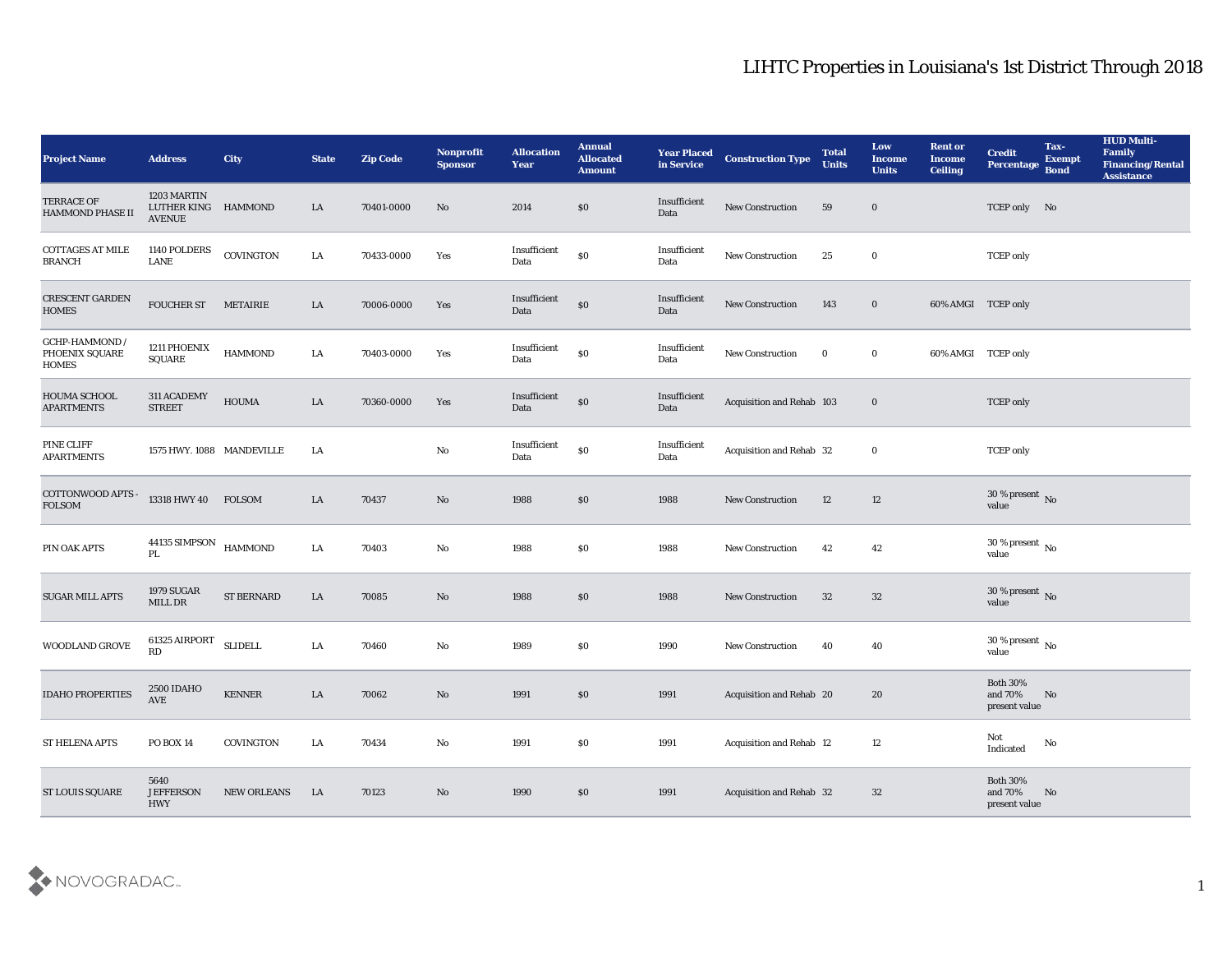| <b>Project Name</b>                          | <b>Address</b>                     | <b>City</b>                   | <b>State</b> | <b>Zip Code</b> | Nonprofit<br><b>Sponsor</b> | <b>Allocation</b><br><b>Year</b> | <b>Annual</b><br><b>Allocated</b><br><b>Amount</b> | <b>Year Placed</b><br>in Service | <b>Construction Type</b>        | <b>Total</b><br><b>Units</b> | Low<br><b>Income</b><br><b>Units</b> | <b>Rent or</b><br>Income<br><b>Ceiling</b> | <b>Credit</b><br>Percentage            | Tax-<br><b>Exempt</b><br><b>Bond</b> | <b>HUD Multi-</b><br>Family<br><b>Financing/Rental</b><br><b>Assistance</b> |
|----------------------------------------------|------------------------------------|-------------------------------|--------------|-----------------|-----------------------------|----------------------------------|----------------------------------------------------|----------------------------------|---------------------------------|------------------------------|--------------------------------------|--------------------------------------------|----------------------------------------|--------------------------------------|-----------------------------------------------------------------------------|
| TARPON HEIGHTS<br>APTS                       | LA HIGHWAY 1 CUT OFF               |                               | LA           | 70354-0000      | No                          | Insufficient<br>Data             | \$0                                                | 1991                             | Acquisition and Rehab 48        |                              | $\bf{0}$                             |                                            | TCEP only No                           |                                      |                                                                             |
| <b>CEDAR COURT APTS</b>                      | 201 HILL CT                        | <b>HOUMA</b>                  | LA           | 70364           | No                          | 1991                             | $\$0$                                              | 1992                             | Acquisition and Rehab 48        |                              | 48                                   |                                            | $30\,\%$ present $\,$ No $\,$<br>value |                                      |                                                                             |
| <b>CEDAR GROVE</b>                           | <b>201 HILL</b><br><b>STREET</b>   | <b>HOUMA</b>                  | LA           | 70364-0000      | No                          | Insufficient<br>Data             | $\$0$                                              | 1992                             | Acquisition and Rehab 48        |                              | $\bf{0}$                             |                                            | TCEP only No                           |                                      |                                                                             |
| <b>MAPLE RIDGE</b><br><b>APARTMENTS</b>      | 20284<br><b>HIGHWAY 36</b>         | COVINGTON                     | LA           | 70433-0000      | No                          | 1990                             | \$0                                                | 1992                             | Acquisition and Rehab 48        |                              | $\bf{0}$                             |                                            | TCEP only No                           |                                      |                                                                             |
| <b>PONCHATOULA</b><br><b>MEADOWS</b>         | 3200 OAK<br><b>MEADOW LN</b>       | <b>PONCHATOULA</b>            | LA           | 70454           | No                          | 1990                             | \$0                                                | 1992                             | Acquisition and Rehab 32        |                              | 32                                   |                                            | 30 % present $\,$ No $\,$<br>value     |                                      |                                                                             |
| <b>ELIZABETH SQUARE</b><br>APTS.             | 100 SYCAMORE<br><b>DRIVE</b>       | <b>RACELAND</b>               | LA           | 70394-0000      | No                          | 1990                             | \$0                                                | 1993                             | <b>Acquisition and Rehab 48</b> |                              | $\bf{0}$                             |                                            | TCEP only No                           |                                      |                                                                             |
| LOCKPORT ELLDERLY<br><b>APARTMENTS</b>       | 907 JUSTIN<br><b>STREET</b>        | <b>LOCKPORT</b>               | LA           | 70374-0000      | No                          | 1993                             | \$11,255                                           | 1994                             | Acquisition and Rehab 40        |                              | 40                                   | 60% AMGI                                   | $30\,\%$ present $\,$ No value         |                                      |                                                                             |
| <b>HAMMOND SQUARE</b><br><b>APTS</b>         | <b>15510 CLUB</b><br>DELUXE RD.    | <b>HAMMOND</b>                | LA           | 70401-0000      | No                          | 1994                             | \$20,952                                           | 1995                             | <b>New Construction</b>         | 48                           | $\bf{0}$                             |                                            | TCEP only No                           |                                      |                                                                             |
| <b>CAMELLIA PLACE</b><br><b>RESORT</b>       | 61380 HWY 1091 SLIDELL             |                               | LA           | 70458           | No                          | 1994                             | \$0                                                | 1996                             | <b>New Construction</b>         | 86                           | 86                                   |                                            | 70 % present No<br>value               |                                      |                                                                             |
| <b>BONNE TERRE</b><br>VILLAGE<br>APARTMENTS. | 7614 MAIN ST. HOUMA                |                               | LA           | 70360-0000      | No                          | 1994                             | \$277,530                                          | 1997                             | <b>Acquisition and Rehab 51</b> |                              | 51                                   |                                            | TCEP only No                           |                                      |                                                                             |
| HAMMOND EASTSIDE<br><b>SCHOOL</b>            | 107 S. ORANGE<br>ST.               | <b>HAMMOND</b>                | LA           | 70403-0000      | No                          | 1997                             | \$0                                                | 1998                             | Acquisition and Rehab 30        |                              | $\bf{0}$                             |                                            | TCEP only No                           |                                      |                                                                             |
| <b>LIVE OAK</b><br><b>APARTMENTS</b>         | $\rm{ROAD}$                        | 41037 S. RANGE PONCHATOULA LA |              | 70454-0000      | $\mathbf{N}\mathbf{o}$      | 1997                             | \$25,630                                           | 1999                             | Acquisition and Rehab 48        |                              | 48                                   | 60% AMGI                                   | $70$ % present $\,$ No $\,$ value      |                                      |                                                                             |
| HAMMOND PLACE<br>$\rm APTS$                  | 304 MOONEY<br>$\operatorname{AVE}$ | $\operatorname{HAMMOND}$      | ${\bf LA}$   | 70403-0000      | $\mathbf{N}\mathbf{o}$      | 1999                             | \$16,777                                           | 2000                             | Acquisition and Rehab 40        |                              | $\bf{0}$                             | 60% AMGI                                   | 70 % present $\,$ No $\,$<br>value     |                                      |                                                                             |

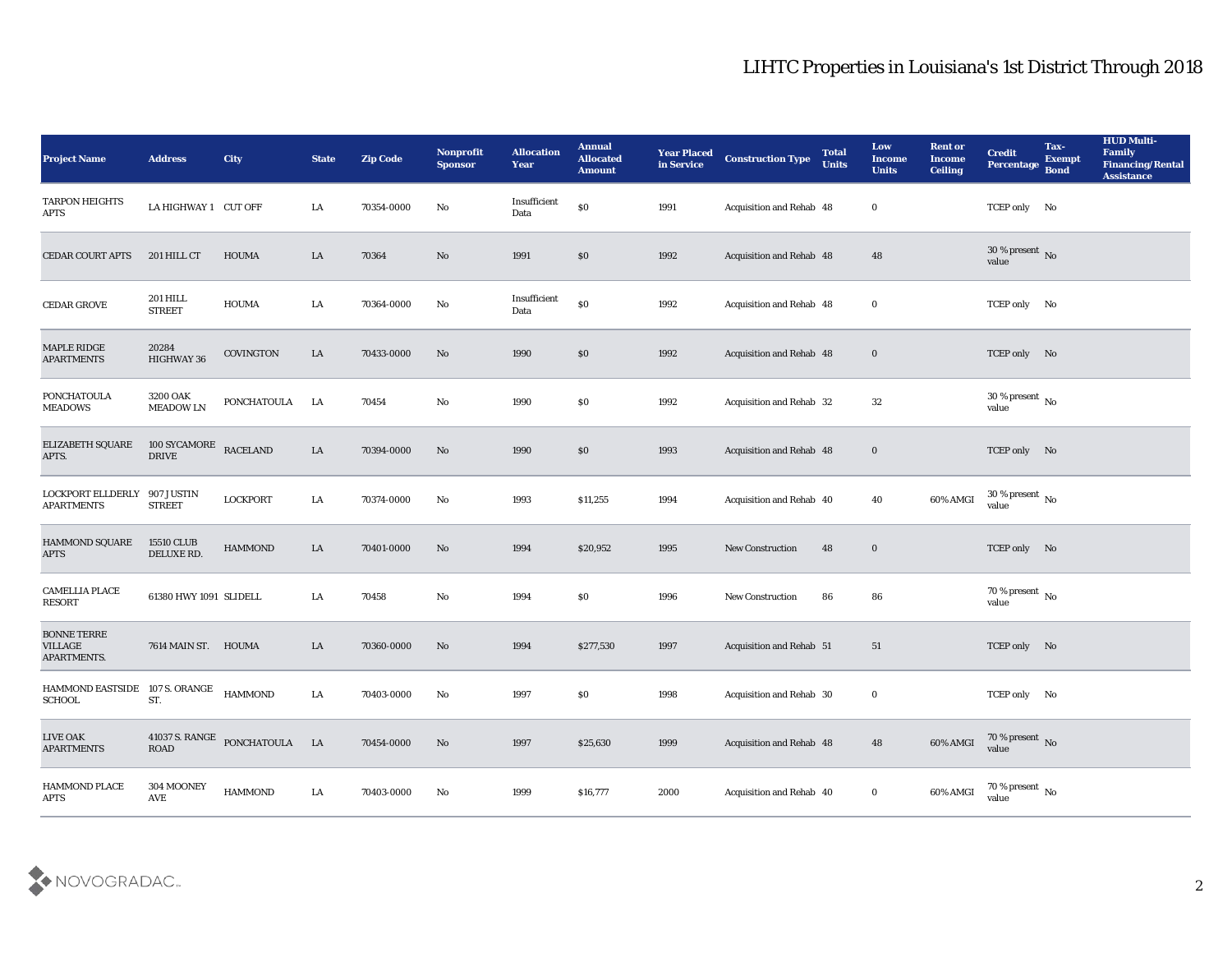| Project Name                                              | <b>Address</b>                                                                                                                                                                                   | City             | <b>State</b> | <b>Zip Code</b> | Nonprofit<br><b>Sponsor</b> | <b>Allocation</b><br>Year | <b>Annual</b><br><b>Allocated</b><br><b>Amount</b> | <b>Year Placed<br/>in Service</b> | <b>Construction Type</b> | <b>Total</b><br><b>Units</b> | Low<br><b>Income</b><br><b>Units</b> | <b>Rent or</b><br><b>Income</b><br><b>Ceiling</b> | <b>Credit</b><br>Percentage                 | Tax-<br><b>Exempt</b><br><b>Bond</b> | <b>HUD Multi-</b><br>Family<br><b>Financing/Rental</b><br><b>Assistance</b> |
|-----------------------------------------------------------|--------------------------------------------------------------------------------------------------------------------------------------------------------------------------------------------------|------------------|--------------|-----------------|-----------------------------|---------------------------|----------------------------------------------------|-----------------------------------|--------------------------|------------------------------|--------------------------------------|---------------------------------------------------|---------------------------------------------|--------------------------------------|-----------------------------------------------------------------------------|
| <b>AUDREY HEIGHTS</b>                                     | 172 AUDREY<br>LANE                                                                                                                                                                               | COVINGTON        | LA           | 70435-0000      | No                          | Insufficient<br>Data      | \$0                                                | 2009                              | <b>New Construction</b>  | 36                           | $\bf{0}$                             |                                                   | TCEP only No                                |                                      |                                                                             |
| <b>CANTERBURY HOUSE</b><br><b>APARTMENTS</b><br>(SLIDELL) | 301 SPARTAN<br>$\begin{tabular}{ll} \multicolumn{2}{l}{{\small \textbf{DRIVE}}}, {\small \textbf{SLIDELL}} \end{tabular} \begin{tabular}{ll} \multicolumn{2}{l}{\textbf{SLIDELL}} \end{tabular}$ |                  | LA           | 70458-0000      | No                          | 2006                      | \$271,078                                          | 2009                              | <b>New Construction</b>  | 120                          | $\bf{0}$                             |                                                   | 70 % present $\,$ No $\,$<br>value          |                                      |                                                                             |
| <b>LAKESIDE APTS</b>                                      | OAK<br>HARBOR/LAKES SLIDELL<br><b>HORE BLVD</b>                                                                                                                                                  |                  | LA           | 70458-0000      | No                          | 2008                      | \$316,528                                          | 2009                              | <b>New Construction</b>  | 250                          | $\bf{0}$                             | 60% AMGI                                          | <b>Both 30%</b><br>and 70%<br>present value | No                                   |                                                                             |
| NORTH SHORE<br><b>APARTMENTS</b>                          | <b>EAST OF I-</b><br>10/NORTH OF<br><b>LAKESHORE</b><br><b>BLVD</b>                                                                                                                              | <b>SLIDELL</b>   | LA           | 70461-0000      | No                          | 2007                      | \$0                                                | 2009                              | <b>New Construction</b>  | 84                           | $\bf{0}$                             | 60% AMGI                                          | $70\,\%$ present $\,$ No value              |                                      |                                                                             |
| PINE CREST                                                | 2000 PINE<br>CREST AVENUE                                                                                                                                                                        | COVINGTON        | LA           | 70433-0000      | No                          | 2006                      | \$602,010                                          | 2009                              | <b>New Construction</b>  | 84                           | $\bf{0}$                             | 60% AMGI                                          | $70\,\%$ present $\,$ No value              |                                      |                                                                             |
| <b>RIDGE ESTATES OF</b><br><b>HAMMOND</b>                 | <b>1020 RICH</b><br><b>SMITH LANE</b>                                                                                                                                                            | <b>HAMMOND</b>   | LA           | 70401-0000      | No                          | 2006                      | \$28,989                                           | 2009                              | <b>New Construction</b>  | 51                           | $\bf{0}$                             | 60% AMGI                                          | $70\,\%$ present $\,$ No value              |                                      |                                                                             |
| <b>ST. PAUL ESTATES</b>                                   | 45221 ST. PAUL HAMMOND LOOP                                                                                                                                                                      |                  | ${\rm LA}$   | 70401-0000      | Yes                         | Insufficient<br>Data      | \$21,802                                           | 2009                              | <b>New Construction</b>  | 64                           | $\bf{0}$                             | 60% AMGI                                          | $70\,\%$ present $\,$ No value              |                                      |                                                                             |
| VALENCIA VILLAS I                                         | 17011 JADE<br><b>COURT</b>                                                                                                                                                                       | <b>HAMMOND</b>   | LA           | 70403-0000      | No                          | 2006                      | \$49,320                                           | 2009                              | <b>New Construction</b>  | 30                           | $\bf{0}$                             | 60% AMGI                                          | <b>Both 30%</b><br>and 70%<br>present value | No                                   |                                                                             |
| VALENCIA VILLAS II                                        | 17011 JADE<br><b>COURT</b>                                                                                                                                                                       | <b>HAMMOND</b>   | LA           | 70403-0000      | No                          | 2006                      | \$36,990                                           | 2009                              | <b>New Construction</b>  | 30                           | $\bf{0}$                             | 60% AMGI                                          | <b>Both 30%</b><br>and 70%<br>present value | No                                   |                                                                             |
| <b>BONNE TERRE</b><br><b>VILLAGE II</b>                   | 216 BARATARIA<br><b>STREET</b>                                                                                                                                                                   | <b>HOUMA</b>     | LA           | 70360-0000      | No                          | 2008                      | \$723,187                                          | 2010                              | <b>New Construction</b>  | 64                           | $\bf{0}$                             | 60% AMGI                                          | $70\,\%$ present $\,$ No value              |                                      |                                                                             |
| PALMETTO GREENS                                           | 900 EMERALD<br><b>FOREST</b><br>BOULEVARD                                                                                                                                                        | <b>COVINGTON</b> | LA           | 70433-0000      | No                          | Insufficient<br>Data      | \$255,985                                          | 2010                              | <b>New Construction</b>  | 144                          | $\bf{0}$                             | 60% AMGI                                          | 70 % present No<br>value                    |                                      |                                                                             |
| MAGNOLIA PARKS<br><b>APTS</b>                             | <b>4000 ROSE</b><br><b>AVENUE</b>                                                                                                                                                                | <b>CHALMETTE</b> | LA           | 70043-0000      | $\mathbf{N}\mathbf{o}$      | 2008                      | \$295,593                                          | 2011                              | <b>New Construction</b>  | 72                           | 50                                   | 60% AMGI                                          | $70\,\%$ present $\,$ No value              |                                      |                                                                             |
| NEW COVINGTON                                             | 1027 POLDERS<br>LANE                                                                                                                                                                             | COVINGTON        | LA           | 70433-0000      | No                          | 2009                      | \$90,159                                           | 2011                              | <b>New Construction</b>  | 94                           | $\bf{0}$                             |                                                   | TCEP only No                                |                                      |                                                                             |

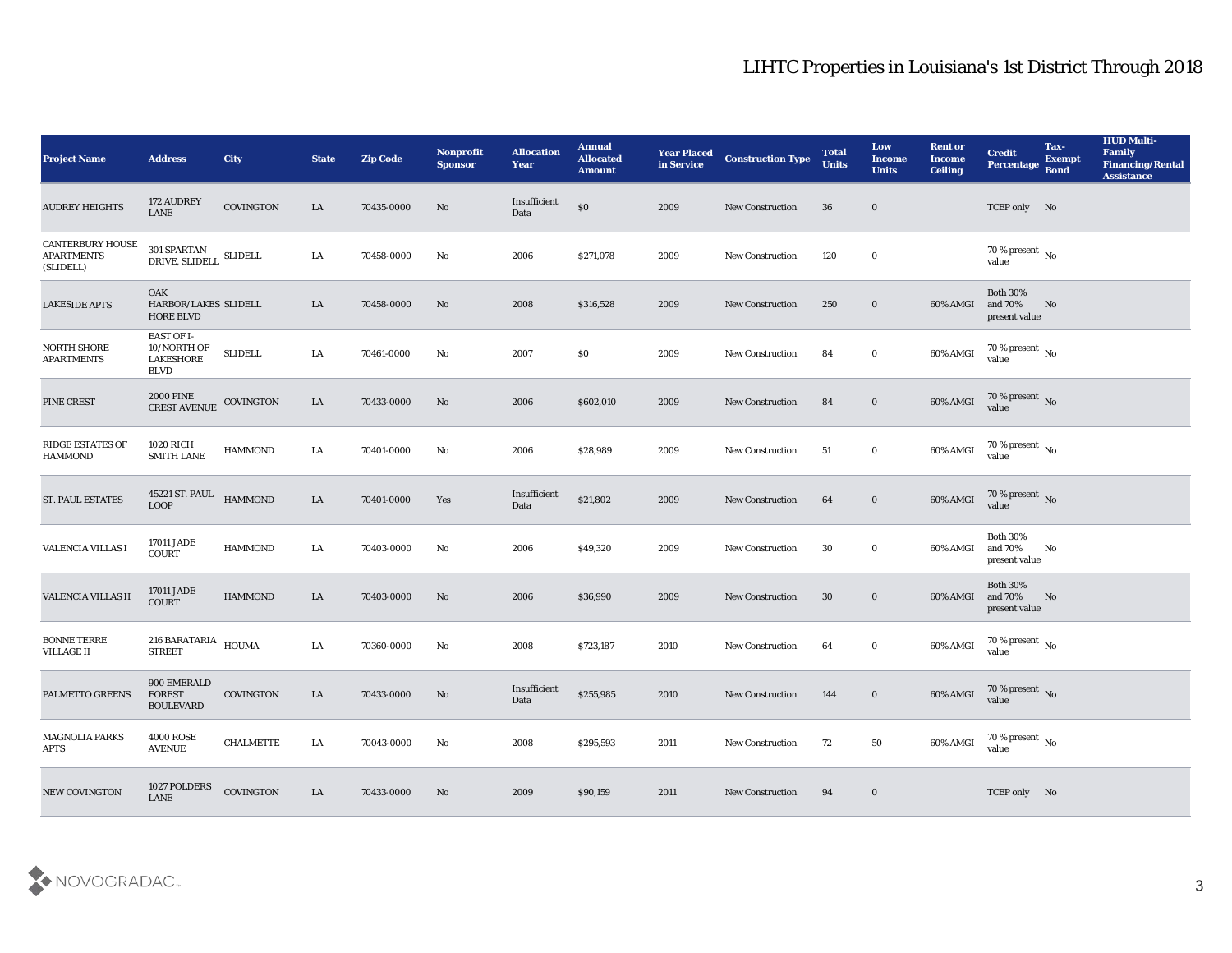| <b>Project Name</b>                                          | <b>Address</b>                                  | City                        | <b>State</b> | <b>Zip Code</b> | Nonprofit<br><b>Sponsor</b> | <b>Allocation</b><br><b>Year</b> | <b>Annual</b><br><b>Allocated</b><br><b>Amount</b> | <b>Year Placed</b><br>in Service | <b>Construction Type</b>        | <b>Total</b><br><b>Units</b> | Low<br><b>Income</b><br><b>Units</b> | <b>Rent or</b><br><b>Income</b><br><b>Ceiling</b> | <b>Credit</b><br><b>Percentage</b> | Tax-<br><b>Exempt</b><br><b>Bond</b> | <b>HUD Multi-</b><br>Family<br><b>Financing/Rental</b><br><b>Assistance</b> |
|--------------------------------------------------------------|-------------------------------------------------|-----------------------------|--------------|-----------------|-----------------------------|----------------------------------|----------------------------------------------------|----------------------------------|---------------------------------|------------------------------|--------------------------------------|---------------------------------------------------|------------------------------------|--------------------------------------|-----------------------------------------------------------------------------|
| PARC PLACE<br><b>APARTMENTS</b>                              | 8120 W JUDGE<br>PEREZ DRIVE                     | <b>CHALMETTE</b>            | LA           | 70043-0000      | No                          | 2008                             | \$269,928                                          | 2011                             | <b>New Construction</b>         | 72                           | $\bf{0}$                             |                                                   | 60% AMGI TCEP only No              |                                      |                                                                             |
| <b>RIVERVIEW APTS</b>                                        | 8149 W. ST.<br><b>BERNARD HWY</b>               | <b>CHALMETTE</b>            | LA           | 70043-0000      | No                          | 2008                             | \$295,308                                          | 2011                             | <b>New Construction</b>         | 72                           | 50                                   | 60% AMGI                                          | 70 % present No<br>value           |                                      |                                                                             |
| <b>TERREBONNE</b><br><b>REVITALIZATION</b><br><b>COMPANY</b> | $320\,$ BARATARIA $\,$ HOUMA<br><b>AVENUE</b>   |                             | LA           | 70360-0000      | No                          | 2011                             | \$0\$                                              | 2011                             | <b>New Construction</b>         | 57                           | $\bf{0}$                             |                                                   | TCEP only No                       |                                      |                                                                             |
| THE VILLAS OF<br><b>HAMMOND</b>                              | $900$ RICHSMITH $_{\rm HAMMOND}$<br><b>LANE</b> |                             | LA           | 70401-0000      | No                          | 2008                             | \$1,428,000                                        | 2011                             | <b>New Construction</b>         | 64                           | 64                                   | 60% AMGI                                          | 70 % present No value              |                                      |                                                                             |
| WOOD CREST / THE<br><b>WOODLANDS</b>                         | 7900 PATRICIA<br><b>STREET</b>                  | <b>CHALMETTE</b>            | LA           | 70043-0000      | No                          | 2008                             | \$295,419                                          | 2011                             | <b>New Construction</b>         | 72                           | 50                                   | 60% AMGI                                          | 70 % present No<br>value           |                                      |                                                                             |
| <b>ABITA EAST</b><br><b>APARTMENTS</b>                       | 36                                              | 22516 HIGHWAY ABITA SPRINGS | <b>LA</b>    | 70420-0000      | No                          | 2011                             | \$110,037                                          | 2011                             | <b>Acquisition and Rehab 32</b> |                              | $\bf{0}$                             |                                                   | TCEP only No                       |                                      |                                                                             |
| <b>STONES THROW</b><br><b>APARTMENTS</b>                     | 61333 HIGHWAY SLIDELL<br>11                     |                             | LA           | 70458-0000      | No                          | 2009                             | $\$0$                                              | 2011                             | Acquisition and Rehab 64        |                              | $\bf{0}$                             |                                                   | 60% AMGI TCEP only No              |                                      |                                                                             |
| <b>ST JOE ESTATES II</b>                                     | 39000 HENRY<br><b>ROAD</b>                      | PEARL RIVER                 | LA           | 70456-0000      | Yes                         | 2001                             | \$59,794                                           | 2003                             | <b>New Construction</b>         | 36                           | 36                                   |                                                   | 60% AMGI TCEP only No              |                                      |                                                                             |
| <b>ST JOE I ESTATES</b>                                      | <b>39000 HENRY</b><br><b>ROAD</b>               | PEARL RIVER                 | ${\rm LA}$   | 70456-0000      | Yes                         | 2001                             | \$56,363                                           | 2003                             | <b>New Construction</b>         | 48                           | 48                                   |                                                   | 60% AMGI TCEP only No              |                                      |                                                                             |
| <b>HOME AT WILLOW</b><br><b>VILLAS II</b>                    | 43452 WILLOW<br><b>VILLA ROAD</b>               | <b>HAMMOND</b>              | LA           | 70403-0000      | No                          | 2003                             | \$10,978                                           | 2004                             | Acquisition and Rehab 23        |                              | 23                                   | 60% AMGI                                          | 70 % present No<br>value           |                                      |                                                                             |
| <b>SMITH SQUARE</b>                                          | 1110 SMITH<br>SQUARE                            | <b>HAMMOND</b>              | LA           | 70403-0000      | No                          | 2003                             | \$10,056                                           | 2004                             | <b>New Construction</b>         | 29                           | $\bf{0}$                             |                                                   | 60% AMGI TCEP only No              |                                      |                                                                             |
| <b>WOODLAND LAKES</b><br><b>SENIORS</b>                      | 1913-A<br><b>WOODLAND</b><br><b>COURT</b>       | <b>HAMMOND</b>              | LA           | 70403-0000      | No                          | 2002                             | \$946,046                                          | 2004                             | New Construction                | 37                           | $\bf{0}$                             | 60% AMGI                                          | $70$ % present $\,$ No $\,$ value  |                                      |                                                                             |
| <b>CONTEMPO APTS</b>                                         | <b>13054 QUICK</b><br><b>BLVD</b>               | <b>HAMMOND</b>              | ${\rm LA}$   | 70401           | ${\bf No}$                  | 2004                             | \$77,848                                           | 2005                             | Acquisition and Rehab 48        |                              | 48                                   | 60% AMGI                                          | 30 % present $\,$ No $\,$<br>value |                                      |                                                                             |

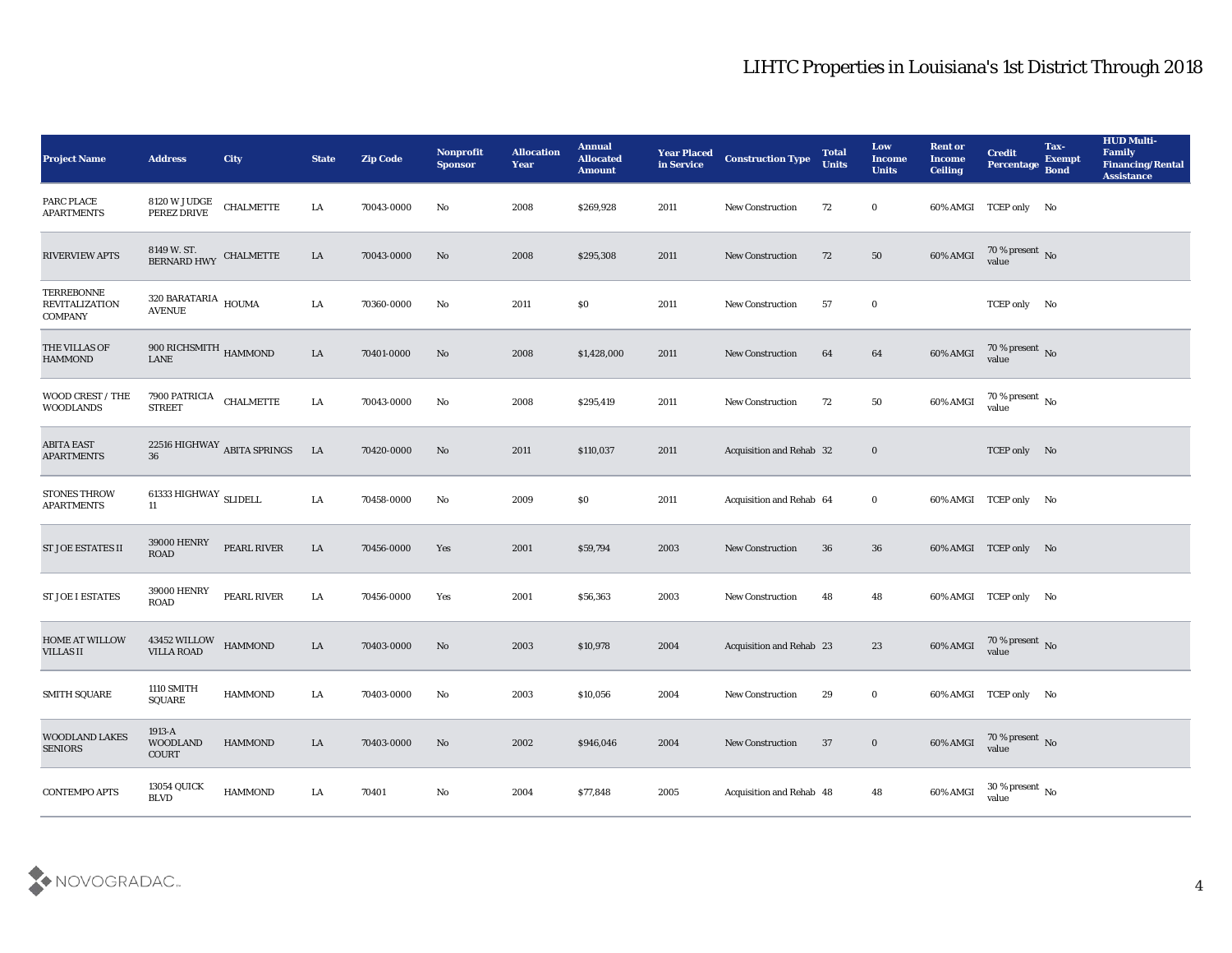| <b>Project Name</b>                              | <b>Address</b>                                                                            | <b>City</b>     | <b>State</b> | <b>Zip Code</b> | Nonprofit<br><b>Sponsor</b> | <b>Allocation</b><br><b>Year</b> | <b>Annual</b><br><b>Allocated</b><br><b>Amount</b> | <b>Year Placed</b><br>in Service | <b>Construction Type</b> | <b>Total</b><br><b>Units</b> | Low<br><b>Income</b><br><b>Units</b> | <b>Rent or</b><br><b>Income</b><br><b>Ceiling</b> | <b>Credit</b><br>Percentage Bond   | Tax-<br><b>Exempt</b> | <b>HUD Multi-</b><br>Family<br><b>Financing/Rental</b><br><b>Assistance</b> |
|--------------------------------------------------|-------------------------------------------------------------------------------------------|-----------------|--------------|-----------------|-----------------------------|----------------------------------|----------------------------------------------------|----------------------------------|--------------------------|------------------------------|--------------------------------------|---------------------------------------------------|------------------------------------|-----------------------|-----------------------------------------------------------------------------|
| <b>BARATARIA STATION</b><br><b>APARTMENTS II</b> | 338 BARATARIA HOUMA<br>AVE                                                                |                 | LA           | 70360-0000      | No                          | 2010                             | \$770,861                                          | 2012                             | <b>New Construction</b>  | 43                           | 33                                   |                                                   | TCEP only No                       |                       |                                                                             |
| TANGI VILLAGE                                    | <b>13080 QUICK</b><br>$\operatorname{BLVD}$                                               | <b>HAMMOND</b>  | LA           |                 | $\mathbf{N}\mathbf{o}$      | 2012                             | \$385,811                                          | 2014                             | Acquisition and Rehab 96 |                              | 95                                   |                                                   | TCEP only No                       |                       |                                                                             |
| <b>TERRACE OF</b><br><b>HAMMOND</b>              | 1203 MARTIN<br>LUTHER KING HAMMOND<br>AVENUE,                                             |                 | LA           | 70401-0000      | No                          | 2013                             | \$600,000                                          | 2014                             | Acquisition and Rehab 80 |                              | 80                                   |                                                   | TCEP only No                       |                       |                                                                             |
| <b>CHERRY POINT</b>                              | IV. UHERRI 31<br><b>NEAR THE</b><br>INTERSECTION HAMMOND<br>OF UNIVERSITY<br>$\mathbf{D}$ |                 | LA           | 70401-0000      | No                          | 2013                             | \$579,999                                          | 2015                             | New Construction         | 27                           | 27                                   |                                                   | TCEP only No                       |                       |                                                                             |
| <b>WOODLAND</b><br><b>COMMONS</b>                | 916 A&B BILL<br><b>STREET</b>                                                             | <b>HAMMOND</b>  | LA           | 70401-0000      | No                          | 2006                             | \$22,182                                           | 2007                             | <b>New Construction</b>  | 26                           | $\bf{0}$                             | 60% AMGI                                          | $30\,\%$ present $\,$ No value     |                       |                                                                             |
| <b>HELENA MANOR</b>                              | 41407 HELENA<br>DR                                                                        | <b>HAMMOND</b>  | LA           | 70403-0000      | No                          | 2006                             | \$57,679                                           | 2007                             | <b>New Construction</b>  | 30                           | $\bf{0}$                             | 60% AMGI                                          | $70\,\%$ present $\,$ No value     |                       |                                                                             |
| <b>COUNTRY LANE</b>                              | 2011 KAYLIE<br><b>DRIVE</b>                                                               | <b>SLIDELL</b>  | ${\rm LA}$   | 70461-0000      | No                          | 2006                             | \$25,708                                           | 2008                             | New Construction         | 60                           | $\boldsymbol{0}$                     | 60% AMGI                                          | $30\,\%$ present $\,$ No value     |                       |                                                                             |
| <b>LAFITTE LANDING</b>                           | 951 GAUSE<br><b>BLVD. WEST</b>                                                            | <b>SLIDELL</b>  | LA           | 70460-0000      | No                          | 2006                             | \$41,929                                           | 2008                             | New Construction         | 52                           | $\bf{0}$                             | 60% AMGI                                          | 30 % present $\,$ No $\,$<br>value |                       |                                                                             |
| <b>LOCKPORT ELDERLY</b><br><b>APARTMENTS II</b>  | 100 ELSIE<br><b>COURT</b>                                                                 | <b>LOCKPORT</b> | LA           | 70374-0000      | No                          | 2006                             | \$38,659                                           | 2008                             | <b>New Construction</b>  | 40                           | 40                                   |                                                   | 60% AMGI TCEP only No              |                       |                                                                             |
| <b>OAKWOOD ESTATES</b>                           | 2612 ROGERS<br><b>MOORE</b><br><b>PARKWAY</b>                                             | <b>HAMMOND</b>  | LA           | 70401-0000      | No                          | 2006                             | \$10,307                                           | 2008                             | Acquisition and Rehab 40 |                              | 1939                                 |                                                   | 60% AMGI TCEP only No              |                       |                                                                             |
| <b>TARPON SOUTH</b><br><b>APARTMENTS</b>         | 110 PEACH ST. GALLIANO                                                                    |                 | LA           | 70354-0000      | No                          | Insufficient<br>Data             | \$53,577                                           | 2008                             | <b>New Construction</b>  | 40                           | $\bf{0}$                             | 60% AMGI                                          | $30\,\%$ present $\;$ No value     |                       |                                                                             |

63 Projects Reported \$9,190,274 3,478 3,078